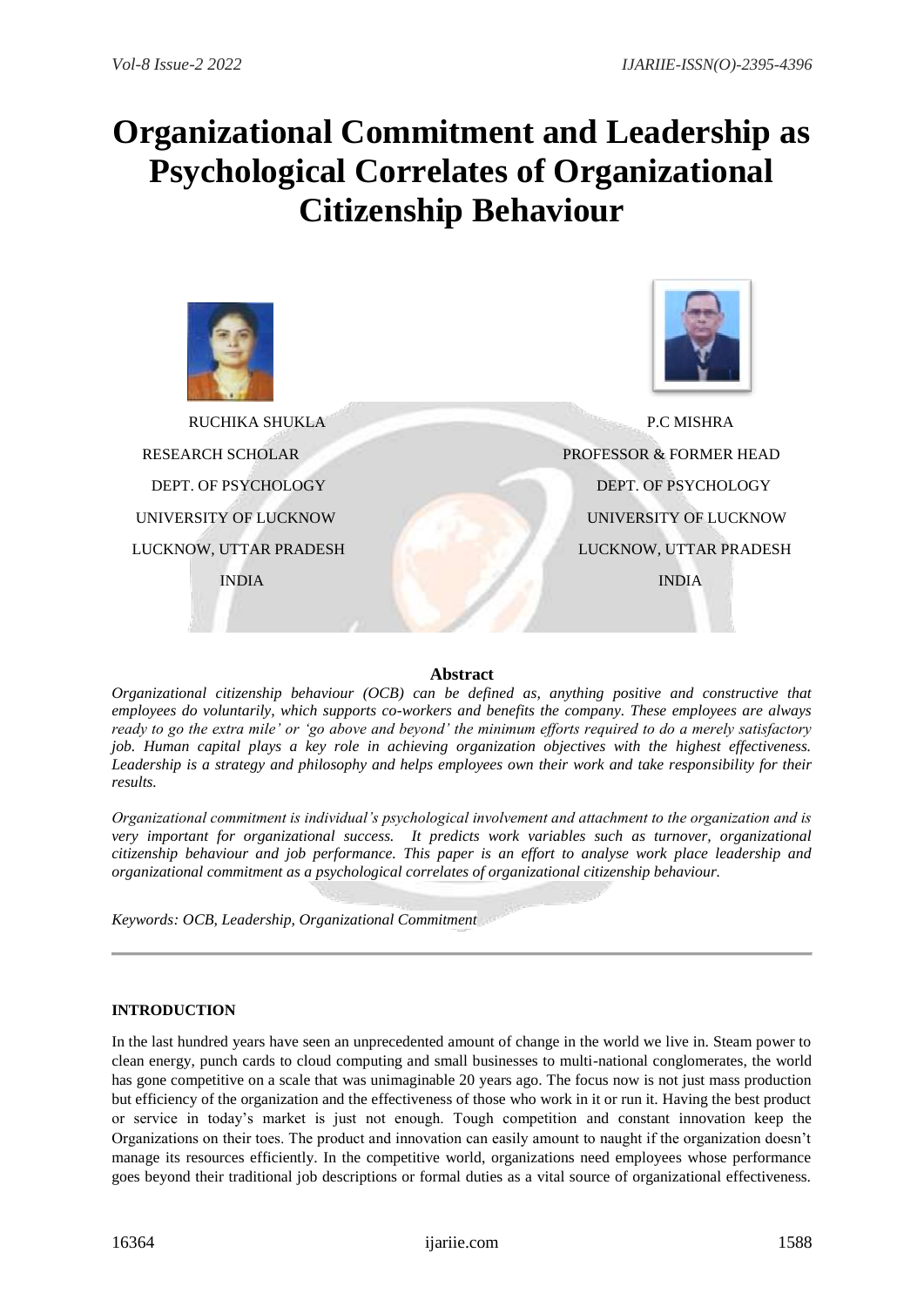On the other hand, employees exhibit higher levels of performance and act more than their job descriptions when they believe they are treated fairly at workplace. In other words, employee's job performance may increase or decrease in relation to perceptions of inequitable outcomes. Fair treatment promotes the work motives and enhances performance at workplace.

A tight knit company can unravel in a few days if the resources are not managed effectively. Coetzee (2005) propounded that because of the cutthroat competition and the ever changing market has pushed to find more efficient use of its human resources not only to survive but also stay relevant in the global market.

The most important and volatile asset of an organization are its employees. Making sure that the employees are not only working efficiently but also giving their best, above and beyond what is required of them, is what differentiates a great organization from a mediocre one. This puts an immense amount of pressure at the managers and thereby at the employees. Therefore, the study of Organizational effectiveness and its implementation become crucial currently. For example, studies have shown that unbiased incentive distribution causes a positive effect on the attitude of the work force. The employee's psychological condition in relation with the organization becomes a factor in the final output of the organization. A happy employee is more beneficial to the organization than a disgruntled one.

**Owolabi(2012)** associated employees' feeling, thinking, attitude and behaviour with the achievement of organizational goals and objectives. This implies that successful organizations require Employees who constantly display positive attitudes and work behaviours. In other words, employee's job performance may increase or decrease in relation to perceptions of inequitable outcomes. Fair treatment, support and leadership promotes the work motives and enhances performance at workplace

## **REVIEW OF LITERATURE**

#### **Organizational Commitment**

Organizational commitment is the individual's psychological attachment to an organisation. Organizational commitment is defined as a view of an organization's member's psychology towards his/her attachment to the organization that he/she is working for. **O'Reilly (1989, p 17), "an individual's psychological bond to the organization, including a sense of job involvement, loyalty and belief in the values of the organisation".** Organizational commitment from this point of view is characterised by employee's acceptance of organisational goals and their willingness to exert effort on behalf of the organization **(Miller & Lee, 2001). Cohen (2003, p xi) states that "commitment is a force that binds an individual to a course of action of relevance to one or more targets"**.

## **Leadership**

**Germain (2012)** defined leadership as a persuasive process that assists different groups of individuals towards the attainment of a common goal. However organizational psychologists have defined the term leadership more relevant to our times. Leader is defined as a person who holds a significant position in a group, persuade others regarding the job expectation of a position; and organizes and directs the group in sustaining itself and reaching its purpose **(Doh et al., 2011).** 

## **OCB (Organizational Citizenship Behaviour)**

Organizational citizenship behaviour is generally conceptualized as behaviour related to the work place but are discretionary, that is, are not part of the formal organizational reward system but promote the effective functioning of the organization (**Greenberg, 2005; Organ, 1988; Organ &Konovesky, 1989; Zellars, Tepper, & Duffy, 2002). Organ (1988)** defined organizational citizenship behaviour as "behaviours that are discretionary, not directly or explicitly recognized by a formal reward system and that in aggregate promotes the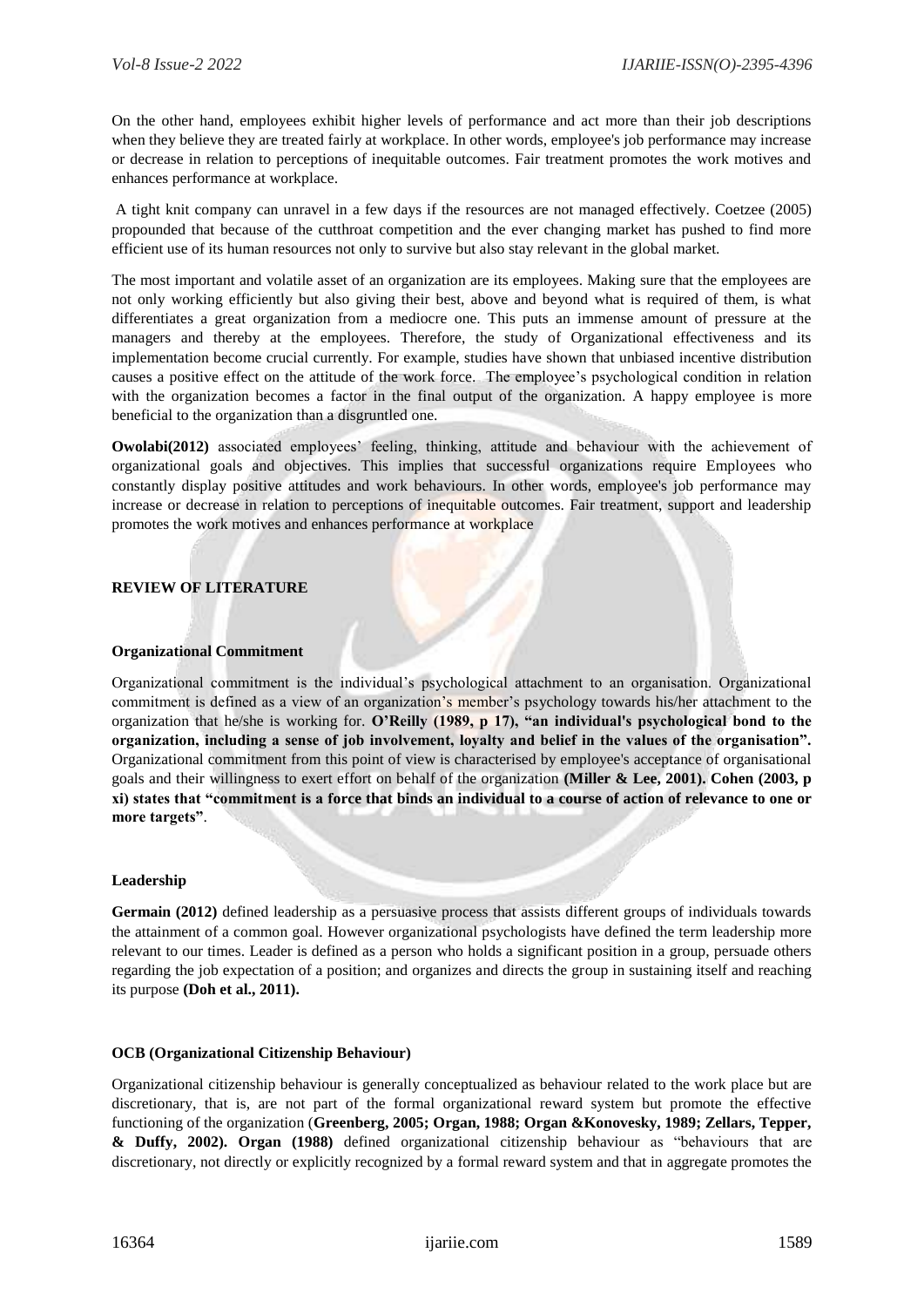effective functioning of the organization". **Farooqui 2012**) referred to Organizational Citizenship Behaviour as extra role behaviours marked by innovative and spontaneous actions exhibited by employees.

**Ensher et al. (2001),** in a study entitled, "Effects of perceived discrimination on job satisfaction, organizational commitment, OCB, and grievances'' concluded that all three types of perceived discrimination had an effect on organizational commitment, job satisfaction, and OCB. Contrary to the predictions, however, there was no relationship with grievances (**Ensher et al. 2001**).

Another study was conducted in **Nepal by Gautam et al. (2005)** on OCB and organizational commitment with a sample size of 450 people in five organizations. The results showed that there was a significant positive relationship between organizational commitment and OCB **(Gautam et al. 2005).** 

**Haigh and Pfau (2006),** in a study entitled ''Bolstering organizational identity, commitment, and citizenship behaviors through the process of inoculation'' concluded that organizational identity, organizational commitment, and certain OCBs could be strengthened through internal communication **(Haigh and Pfau 2006)**

# **RATIONALE OF THE PRESENT STUDY**

The belief used to be that employees were like mindless creatures that need to be pushed to get a certain amount of productivity extracted from them. The truth is that the organization is there to make a profit and that the employee is looking for monetary and thereby social growth. However, the fact that needs to be addressed is that the relation between an organization and its employees, in the best interests of both the organization and the employees, should be a symbiotic one. That is the organization should bolster the sense of belonging, growth and job satisfaction in the employee while the employee produces the efficiency that is required for the organization to excel.

The study of organizational commitment and leadership becomes imperative to maintain this symbiotic environment and thus achieving maximum growth.

On the contrary a satisfied, happy and committed employee is a boon and an example for the rest of the work force to be emulated.

This study will bring out in detail the employee commitment and the leadership as perceived by an employee. This study will also focus on the possible reactions and the outcome of each in relation to the advantages to the organization.

As the possible scope for this study is huge and is as varied as the different kinds of organizations that employ people, this study limits its scope to the emerging 'Sahara India'.

The Organization called 'Sahara India Parivar' is ideal for this study. The organization was selected as it is undergoing a serious crisis and may face foreclosure. It is generally observed that an under-crisis organization suffers a pre-emptive mass exodus of employees. In this particular case, this norm does not seem to be holding true. The employees stand firm behind the incarcerated chairman of the group. This reflects upon the leadership skills of the organization's chairman and the employee's organizational commitment. This out of the norm event gives us the unique opportunity to see what is sought after in a Leader figure of large organizations and where Sahara gets it right as far as Organizational stress and Employee commitment is concerned.

This study, therefore, aims to find out which kind of stress, commitment and leadership influence citizenship behaviour of the employee to the maximum possible extent in the "Sahara India' in India only.

## **OBJECTIVES OF THE STUDY**

 **To find out the relationship between Leadership (overall and area wise) and Organizational Citizenship Behaviour**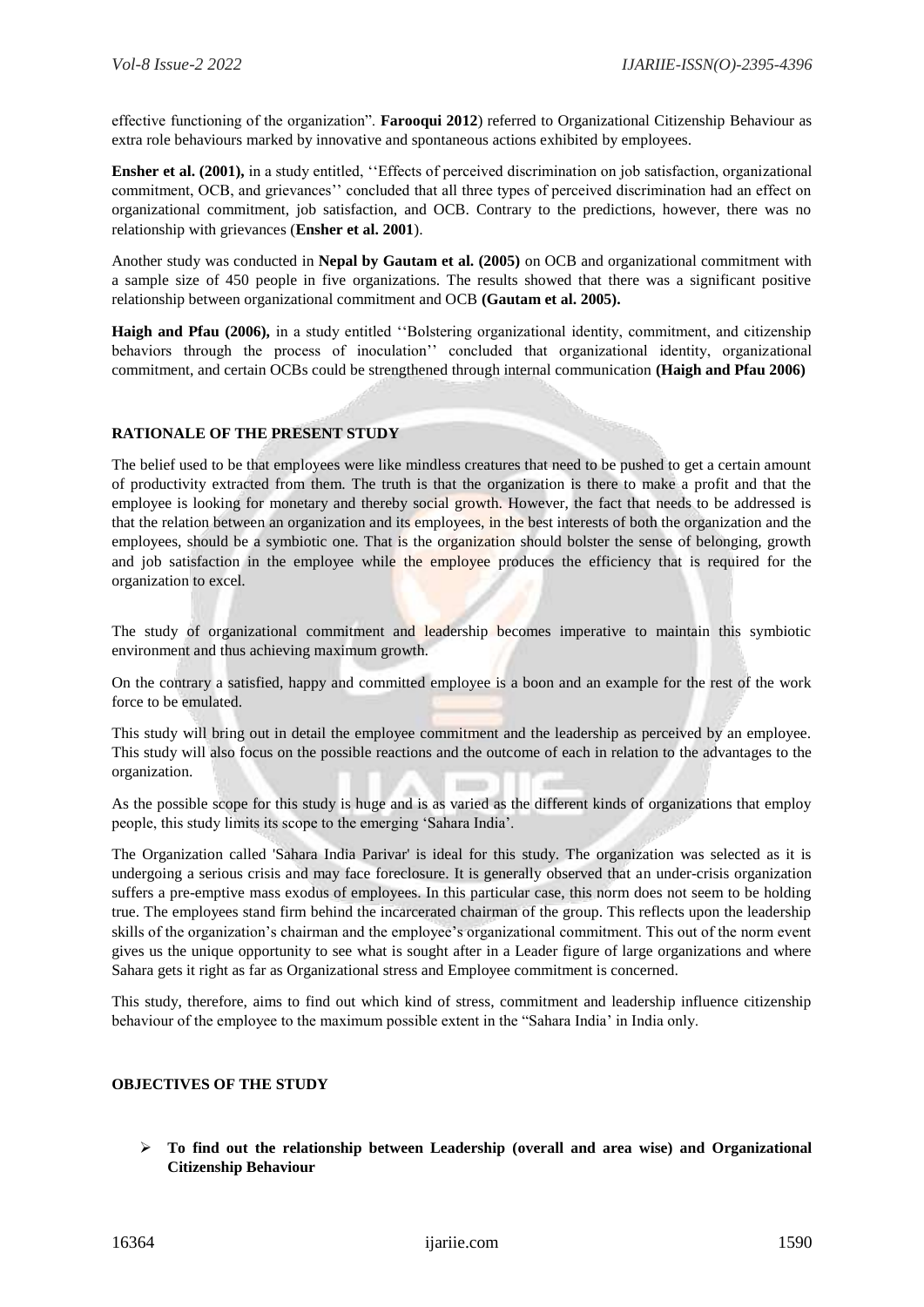- **To find out the relationship between Organizational commitment (overall and area wise) and Organization Citizenship Behaviour.**
- **To find out the relative contribution of Leadership( overall and area wise), Organisational commitment (overall and area wise) to Organizational Citizenship Behaviour**

## **HYPOTHESIS**

**Hypothesis 1**.The relationship between Leadership (overall and area wise) and Organizational citizenship behaviour will be positive

**Hypothesis 2**. The relationship between Organizational commitment (overall and area wise) and Organizational citizenship behaviour will be positive

**Hypothesis 3.** Leadership (overall and area wise), Organizational Commitment (overall and area wise) will significantly predict the Organizational citizenship behaviour in managers of an organization

## **Methodology**

**Nature of the study:** The present study will be correlational in nature. Thus, correlational design will is used for the purpose of analysis

#### **Variables**

#### **Predictor Variables**

- **Leadership:** Klith Devis explains "Leadership is the ability to persuade others to seek defined objectives enthusiastically. It is the human factor which binds a group together and motivates it towards goals"
- **Organizational Commitment:** is defined as "a psychological state that (a) characterizes the employee's relationship with the organization, and (b) has implications for the decision to continue or discontinue membership in the organization" (**Meyer & Allen, 1991, p. 67)**

## **Criterion Variable**

 **Organizational Citizenship Behaviour:** Individual behaviour that is discretionary not directly or explicitly recognized by the formal reward system and that in the aggregate promotes the effective functioning of the organization. (Organ, 1988

#### **Sample**

The sample size of the present study is 250 married male managers incidentally selected from Sahara India Parivar. Age of these respondents will be 35years to 50years. They will be versed with English and Hindi languages both.

## **Inclusion Criteria**

**1.** Married male respondents will be included in the sample.

**2.** Participants are required to have a minimum of Five years of experience in the organization and maximum of ten-year experience.

**3.** Participants are only chosen from Sahara India in the Lucknow region Offices.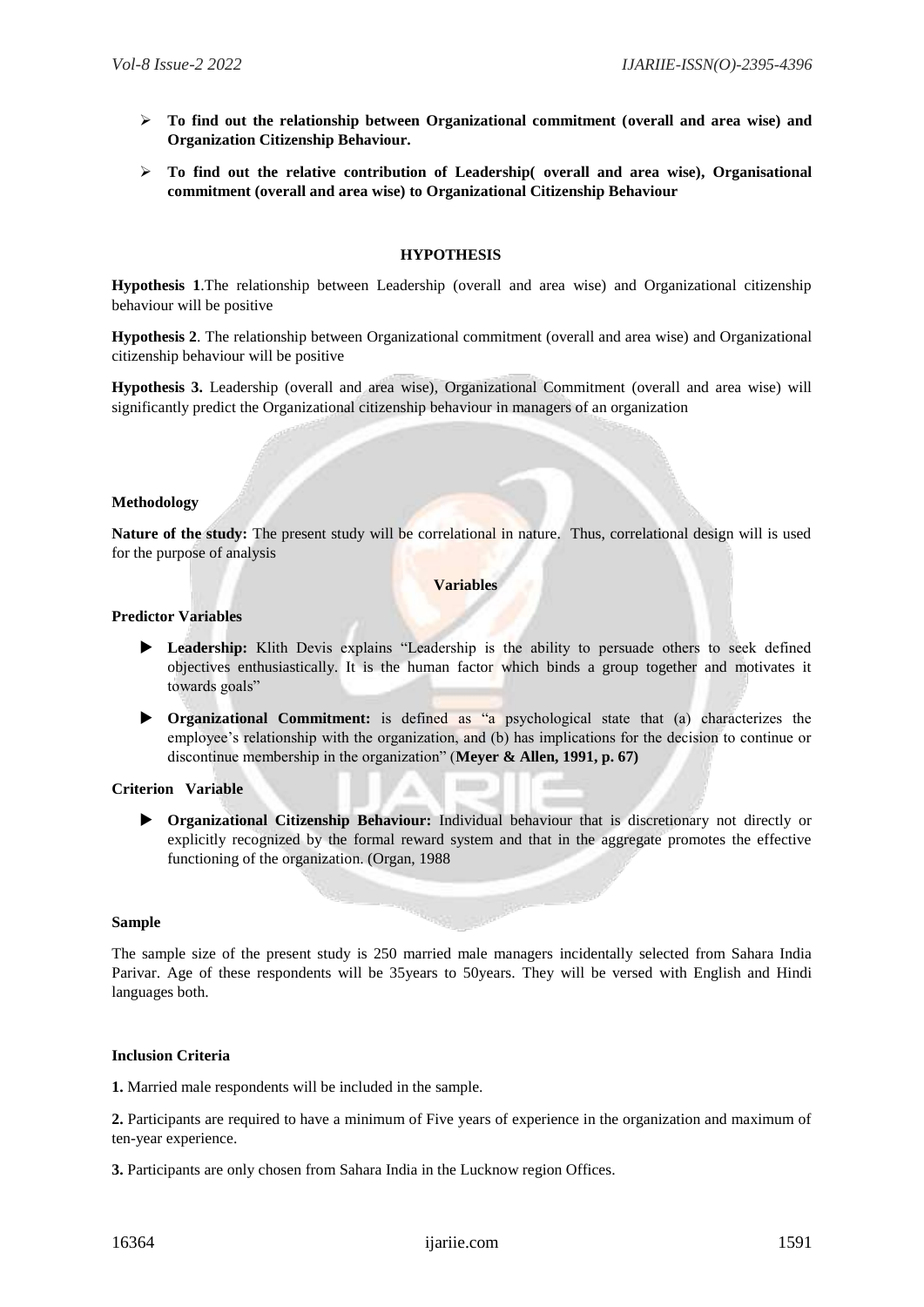#### **Exclusion Criteria**

- **1.** Participants without a minimum of five years of experience in the organization were not included.
- **2.** Participants will not be chosen from any other organization in different cities.

#### **TOOLS**

**Leadership Behavior Scale (LBS) by Dr. Asha Hingar**

**An effort has been made to measure various dimensions of leader's behaviour effectiveness focusing on positive and constructive dimensions. Subsequently a 6-dimensional scale comprising 30 items is developed. These are**

- **1. Emotional Stabilizer - ES**
- **2. Team Builder- TB**
- **3. Performance Orientor –PO**
- **4. Potential Extractor – PE**
- **5. Socially Intelligent – SI**
- **6. Value Inculcator – VI**

**Organizational Commitment by Khan and Mishra (2002).** 

**The level of Organizational Commitment was assessed with the help of this scale. The scale consist of 18 items, each items to be rated on a 5point scale. Organizational commitment can be classified in to three types. They are:**

- **1. Affective commitment**
- **2. Continuance commitment**
- **3. Normative commitment**

**Organizational citizenship behaviour Jain, S & Sharma, V, 2010**

**The scale consists of 36 items. The items are on a 5point scale and sum of all scores would reflect OCB score. The reliability of the scale was determined by split half- method on a sample of subjects and the reliability coefficient was found to be 0.89. The Validity was found to be 0.94. India.**

- **1) ALTRUISM**
- **2) ORGANIZATIONAL COMPLIANCE**
- **3) SPORTSMANSHIP**
- **4) LOYALTY**

#### **DATA COLLECTION**

The data of 250 married male managers incidentally selected from Sahara India Parivar. Age of these respondents will be 35years to 50years. The data was collected by using above mentioned sample tools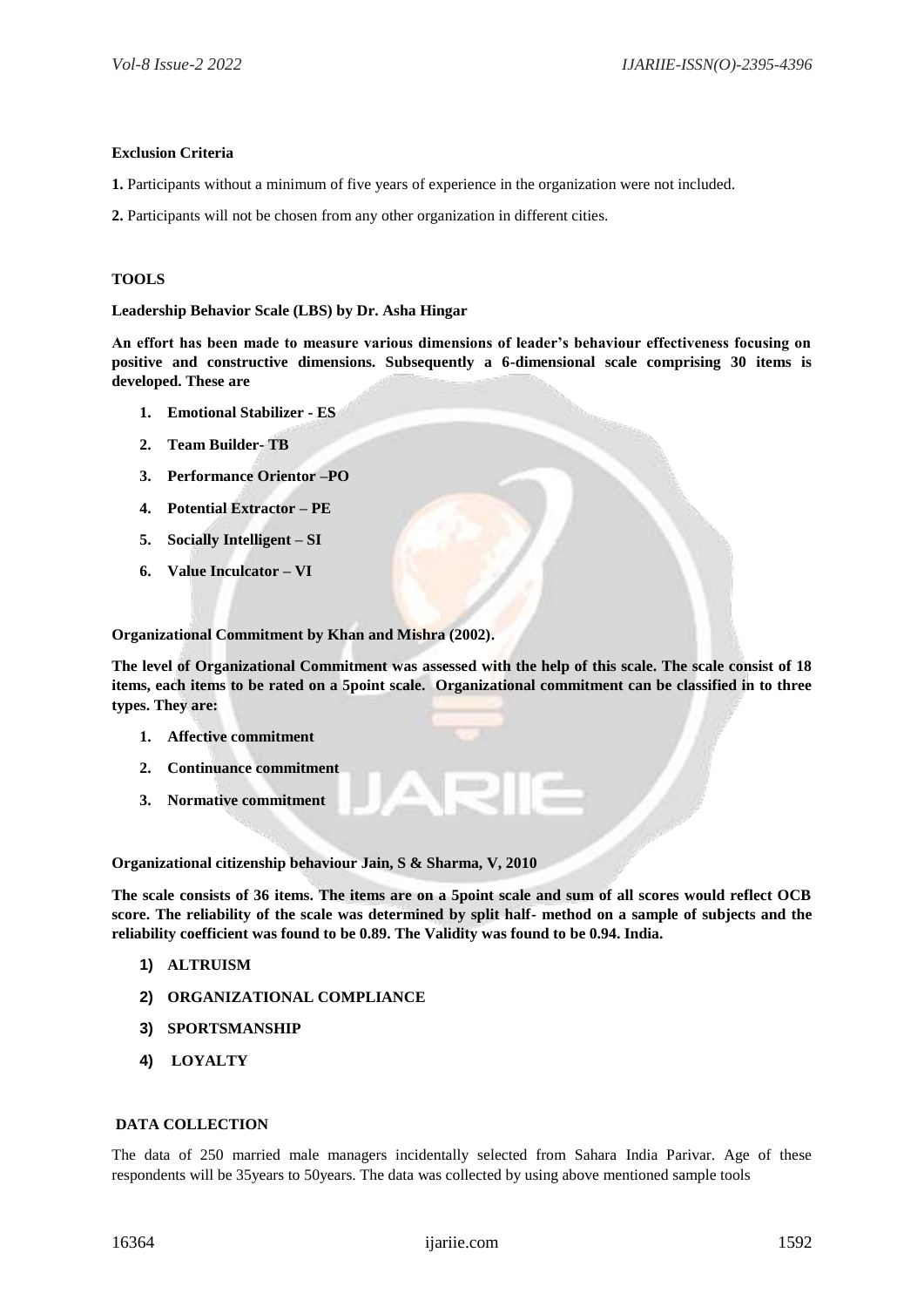## **DATA ANALYSIS**

Data was analysed with simple statistical techniques such as calculating measures of Pearson product moment correlation

## **RESULTS AND INTERPRETATION**

**Table- Showing Correlation Values among Predictor Variable and it's Sub-areas with Criterion Variable & it's Sub-areas**

| <b>LEADERSHIP BEHAVIOUR</b> |  | ORGANIZATIONAL CITIZENSHIP BEHAVIOUR |              |             |               |                     |  |  |
|-----------------------------|--|--------------------------------------|--------------|-------------|---------------|---------------------|--|--|
|                             |  | <b>OCBL</b>                          | <b>OCBA</b>  | <b>OCBS</b> | <b>OCB OC</b> | OCB<br><b>TOTAL</b> |  |  |
| <b>LBS ES</b>               |  | 0.018                                | 0.014        | 0.051       | 0.033         | 0.059               |  |  |
|                             |  |                                      |              |             |               |                     |  |  |
| <b>LBS TB</b>               |  | 0.04                                 | 0.067        | 0.046       | 0.025         | 0.05                |  |  |
|                             |  |                                      |              |             |               |                     |  |  |
| <b>LBS PO</b>               |  | 0.118                                | 0.057        | 0.124       | 0.058         | 0.005               |  |  |
|                             |  |                                      |              |             |               |                     |  |  |
| <b>LBS PE</b>               |  | 0.04                                 | $\mathbf{0}$ | 0.021       | 0.09          | 0.002               |  |  |
|                             |  |                                      |              |             |               |                     |  |  |
| <b>LBS SI</b>               |  | 0.103                                | 0.029        | $.139*$     | 0.021         | $.152*$             |  |  |
|                             |  |                                      |              |             |               |                     |  |  |
| <b>LBS VI</b>               |  | 0.065                                | 0.037        | 0.107       | 0.042         | $\mathbf{0}$        |  |  |
|                             |  |                                      |              |             |               |                     |  |  |
| <b>LBS</b><br><b>Total</b>  |  | $.158*$                              | 0.018        | 0.054       | 0.035         | 0.103               |  |  |

| ORGANIZATINAL COMMITMENT  |       |       |       |                     |                     |  |  |  |  |
|---------------------------|-------|-------|-------|---------------------|---------------------|--|--|--|--|
| <b>OCAC</b>               | 0.046 | 0.031 | 0.033 | 0.122               | 0.08                |  |  |  |  |
|                           |       |       |       |                     |                     |  |  |  |  |
| <b>OCCC</b>               | 0.077 | 0.046 | 0.095 | $.134$ <sup>*</sup> | $.139$ <sup>*</sup> |  |  |  |  |
|                           |       |       |       |                     |                     |  |  |  |  |
| <b>OC NC</b>              | 0.067 | 0.021 | 0.026 | 0.019               | 0.045               |  |  |  |  |
|                           |       |       |       |                     |                     |  |  |  |  |
| <b>OC</b><br><b>TOTAL</b> | 0.039 | 0.036 | 0.098 | .143 <sup>°</sup>   | 0.112               |  |  |  |  |

**INTERPRETATION**

AL I

**The relationship between Leadership (overall and area wise) (POSITIVE), Organizational commitment (overall and area wise) (POSITIVE) and Organizational citizenship behaviours**

## **MAJOR FINDINGS**

**1. The relationship between Emotional Stabilizer (overall and area wise), Team Builder (overall and area wise), Performance Orientor (overall and area wise), Potential Extractor (overall and area wise), Socially Intelligent (overall and area wise), Value Inculcator (overall and area wise) and OCB is positive and significant**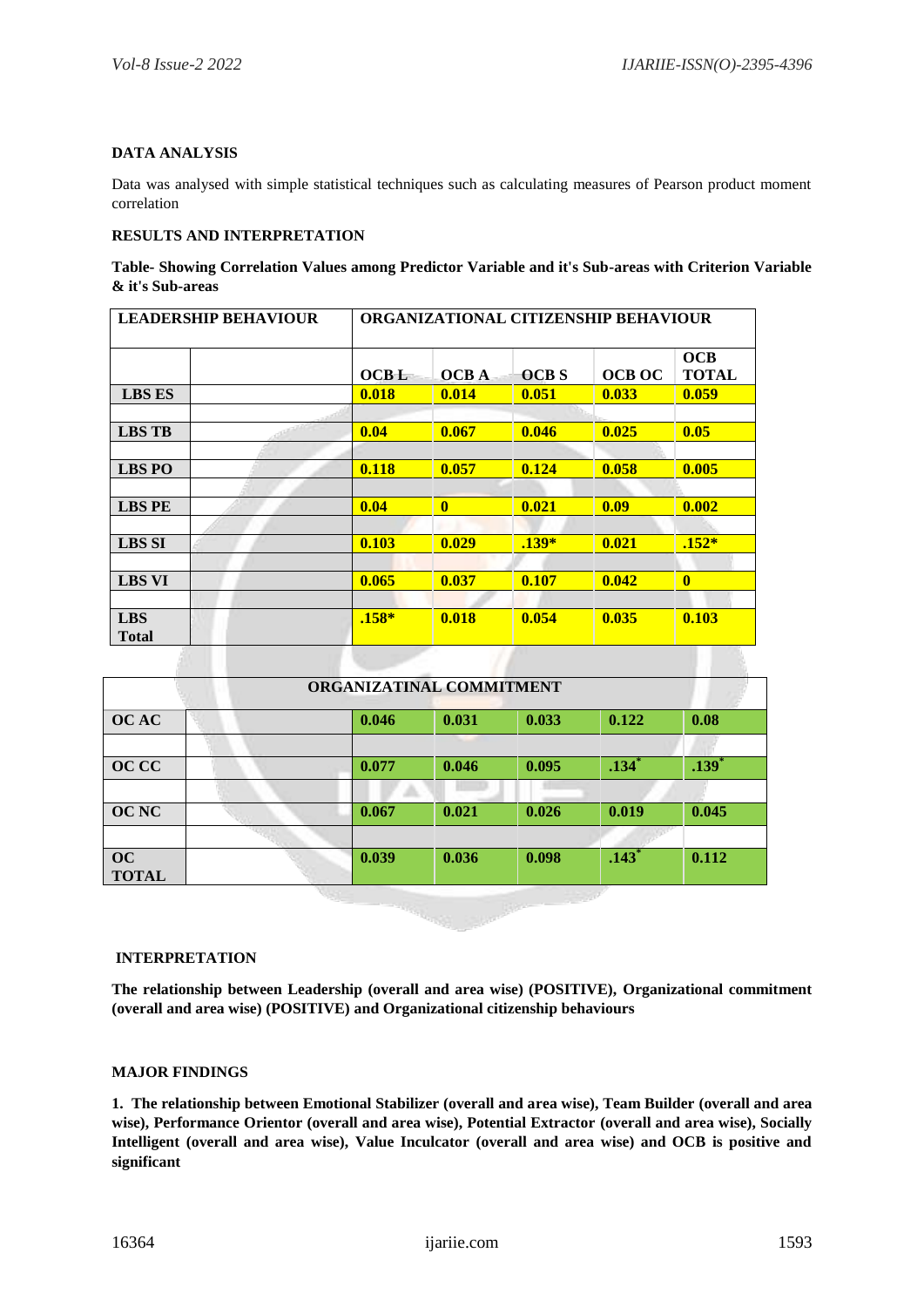**2. The relationship between Affective commitment (overall and area wise), Continuance commitment (overall and area wise), Normative commitmentand (overall and area wise) and OCB in positive and significant** 

## **CONCLUSION**

The above result table shows the magnitude of coefficient of correlation it could be e concluded that Organizational Citizenship Behaviour was positively and significantly correlated with Organizational commitment and Leadership so the hypothesis 1 and hypothesis 2 are supported from our results

## **REFERENCES**

Podsakoff, P. M., MacKenzie, S. B., Moorman, R. H., & Fetter, R. 1990. Transformational leader behaviors and their effects on followers' trust in leader, satisfaction, and organizational citizenship behaviors. Leadership Quarterly, 1: 107–142.

Anderson, Margaret (1992) Sex Differences in the Relationship Between Self-Monitoring and Leader Behavior Research Journal Articles 18, 147-67.

Block, B. A. (2014). Leadership: A Supercomplex Phenomenon. Quest, 66(2), 233–246. https://doi.org/10.1080/00336297.2013.879535

Block, L. (2003). The Leadership Culture Connection: An Exploratory Investigation. Leadership & Organization Development Journal, 24(6), 318–334. https://doi.org/10.1108/

Brief, A. P., & Motowidlo, S. J. 1986. Prosocial organizational behaviors. Academy of Management Review, 11: 710–725.

Bryman, Alan (2007) Effective Leadership in Higher Education: a Literature Review Studies in Higher Education 32 (6) 693-710

Cascio, W. F. (2001). Knowledge creation for practical solutions appropriate to a changing world of work. *Journal of Industrial Psychology, 27*, 14–16. [\[Google Scholar\]](http://scholar.google.com/scholar_lookup?hl=en&volume=27&publication_year=2001&pages=14-16&author=W.+F.+Cascio&title=Knowledge+creation+for+practical+solutions+appropriate+to+a+changing+world+of+work)

Cheaupalakit, P.(2002). The Leadership Styles of Male and Female Higher Education Administrator in Thailand. Retrieved from [www.tci-thaijo.org](http://www.tci-thaijo.org/)

Cyert, Richard M., and James G. March 1963 A behavioural theory of the firm. Englewood Cliffs, NJ: Prentice Hall.

Davitt, S. J. (2008). An Exploratory Study of Principal Innovativeness and Leadership Behavior.

Fleishman, E. A., Harris, E. F., & Burtt, H. E. (1955). Leadership and Supervision in Industry: An Evaluation of a Supervisory Training Program. Bureau of Educational Research Monograph, 33, xiii, 110.

Glazer, S., & Kruse, B. (2008). The role of organizational commitment in occupational stress models. *International Journal of Stress Management, 15*, 329–344.10.1037/a0013135 [\[Crossref\],](https://www.tandfonline.com/servlet/linkout?suffix=CIT0028&dbid=16&doi=10.1080%2F23311975.2015.1134034&key=10.1037%2Fa0013135) [\[Google](http://scholar.google.com/scholar_lookup?hl=en&volume=15&publication_year=2008&pages=329-344&author=S.+Glazer&author=B.+Kruse&title=The+role+of+organizational+commitment+in+occupational+stress+models&doi=10.1037%2Fa0013135)  [Scholar\]](http://scholar.google.com/scholar_lookup?hl=en&volume=15&publication_year=2008&pages=329-344&author=S.+Glazer&author=B.+Kruse&title=The+role+of+organizational+commitment+in+occupational+stress+models&doi=10.1037%2Fa0013135)

Graham, J. W. (1986, August). Organizational citizenship informed by political theory.

Hendrix, W. H., Spencer, B. A., & Gibson, G. S. (1994). Organizational and extra organizational factor affecting stress, employee wellbeing, and absenteeism for male and female. *Journal of Business & Psychology, 9*, 103–128. [\[Crossref\],](https://www.tandfonline.com/servlet/linkout?suffix=CIT0031&dbid=16&doi=10.1080%2F23311975.2015.1134034&key=10.1007%2FBF02230631) [\[Web of Science ®\],](https://www.tandfonline.com/servlet/linkout?suffix=CIT0031&dbid=128&doi=10.1080%2F23311975.2015.1134034&key=A1994PX17700001) [\[Google Scholar\]](http://scholar.google.com/scholar_lookup?hl=en&volume=9&publication_year=1994&pages=103-128&author=W.+H.+Hendrix&author=B.+A.+Spencer&author=G.+S.+Gibson&title=Organizational+and+extra+organizational+factor+affecting+stress%2C+employee+wellbeing%2C+and+absenteeism+for+male+and+female)